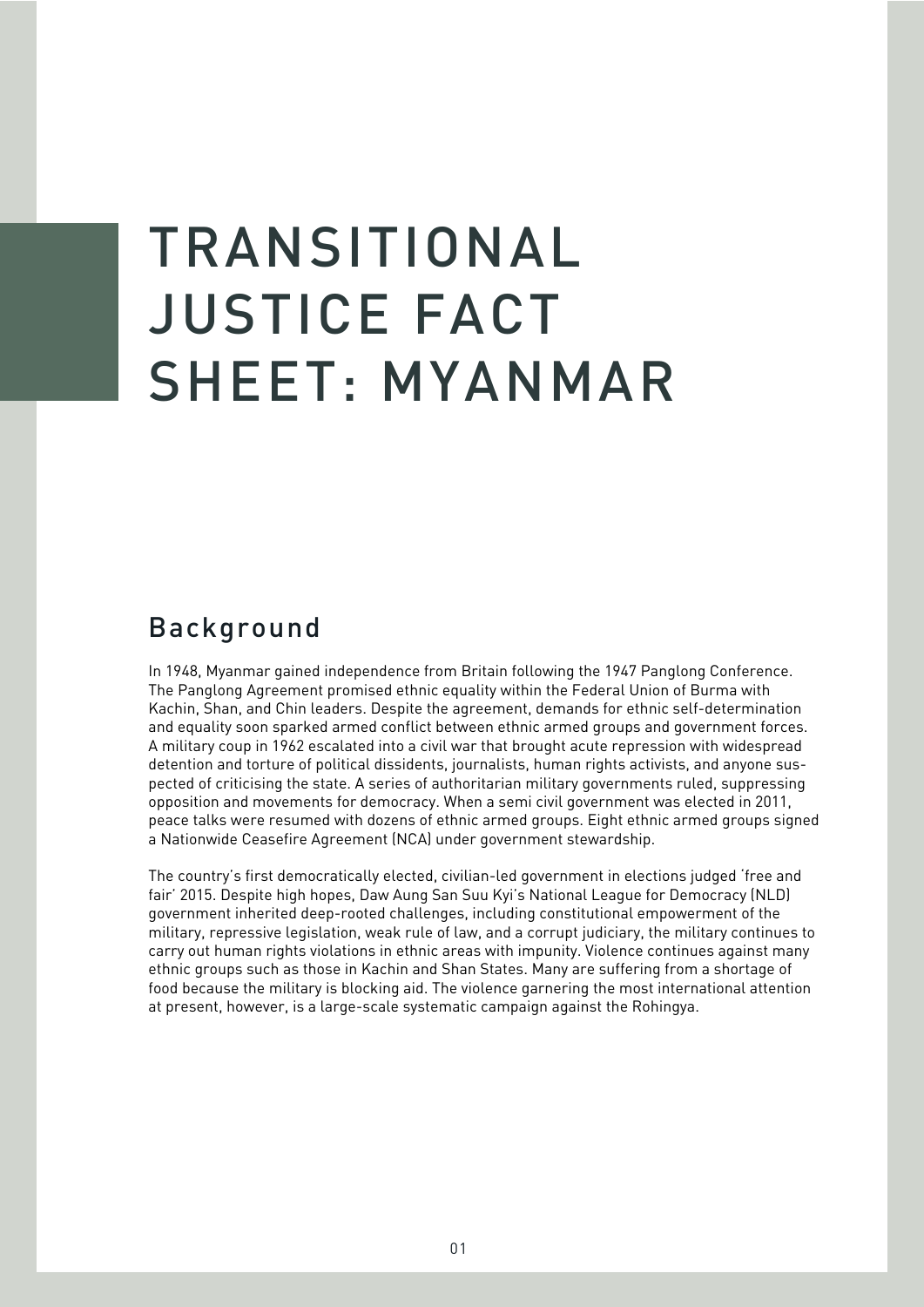Civil society organisations (CSOs) working with survivors of torture, sexual violence, and other human rights violations have noted physical and psychological consequences. These include lasting physical injuries and psychological trauma that result in anxiety, difficulty sleeping, shame, guilt, depression, and isolation. Former political prisoners endure social exclusion, while victims of sexual violence experience stigmatisation in their communities. Disruptions to their livelihood exacerbate financial hardship in a country with few economic opportunities. Survivors lack access to health and medical care, psychological support, legal assistance and livelihood opportunities.

## **Transitional Justice Initiatives**

There are not yet any meaningful transitional justice mechanisms in Myanmar. The current debate in Myanmar tends to confuse transitional justice and prosecutorial justice. It is important to emphasise that transitional justice is not solely about prosecutions, punishment, and perpetrators. Justice also involves the provision of reparations to victims, recognition and acknowledgment of the truth about mass violations, as well as legal and security reforms to guarantee non-repetition.

With the democratic transition in Myanmar came new opportunities and hope for reform, reconciliation, and justice. However, a few years later, the transition seems to be backsliding and hope fading.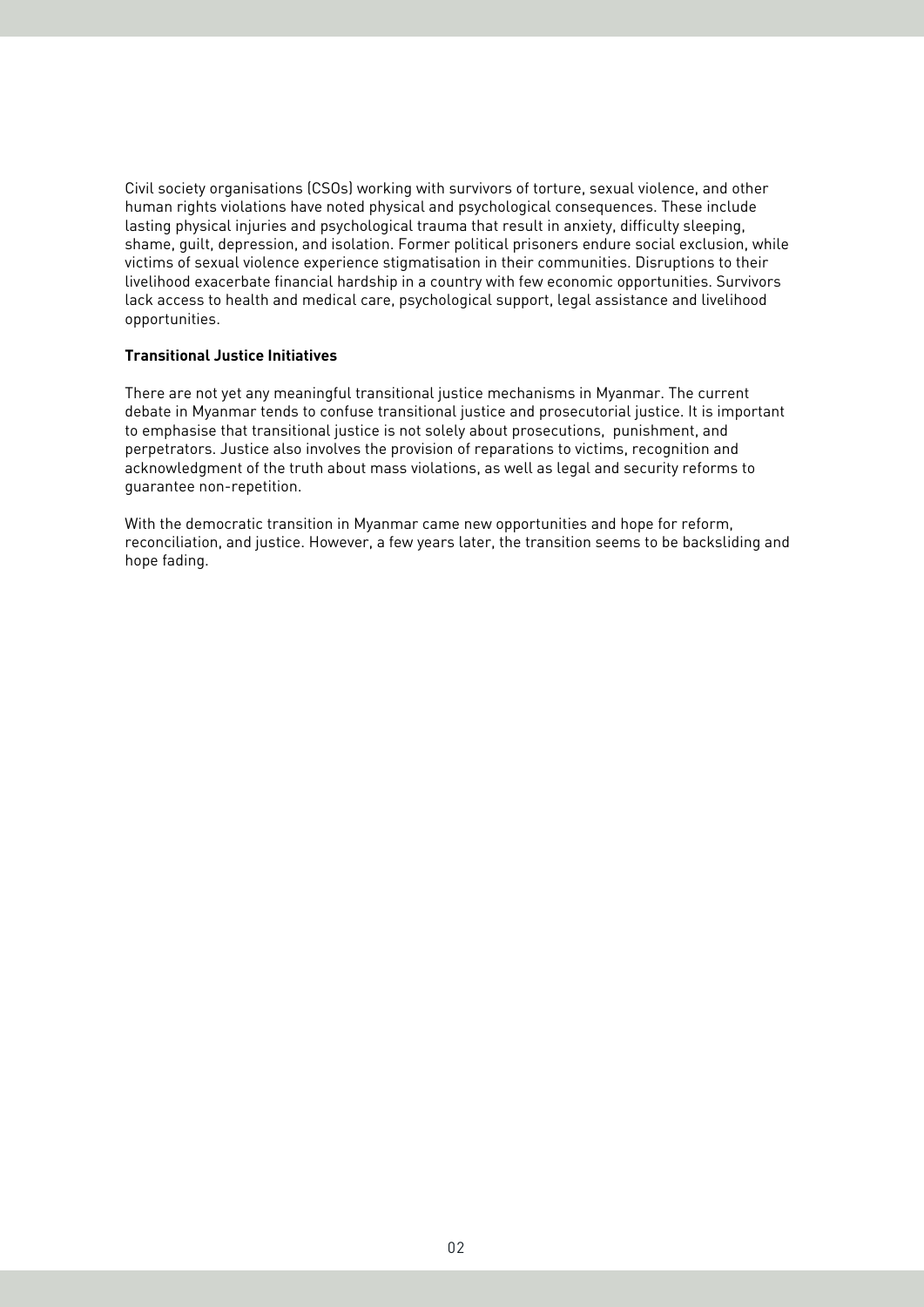| <b>TRUTH</b>                   | Truth-telling and human rights documentation initiatives are being carried out by civil society<br>organisations together with victims, families, and influential local religious groups. ND Burma<br>and its members have been conducting systematic documentation of human rights violations<br>and small truth-telling events since 2004.                                                                                                                                                                                                                                                                                                                                                                                                                                                                                                                                                                                                                                                                                                                                                                                                                                     |
|--------------------------------|----------------------------------------------------------------------------------------------------------------------------------------------------------------------------------------------------------------------------------------------------------------------------------------------------------------------------------------------------------------------------------------------------------------------------------------------------------------------------------------------------------------------------------------------------------------------------------------------------------------------------------------------------------------------------------------------------------------------------------------------------------------------------------------------------------------------------------------------------------------------------------------------------------------------------------------------------------------------------------------------------------------------------------------------------------------------------------------------------------------------------------------------------------------------------------|
|                                | In 2017, the UN Human Rights Council established an Independent International<br>Fact-Finding Mission on Myanmar that published a report in August 2018. The Mission found<br>patterns of gross human rights violations and abuses committed principally by Tatmadaw,<br>Myanmar's military, but also by other security forces in Kachin, Rakhine, and Shan States that<br>"undoubtedly amount to the gravest crimes under international law". The Mission called for<br>the situation in Myanmar to be referred to the International Criminal Court or for an ad hoc<br>international criminal tribunal to be created. It stated that Myanmar's top military generals,<br>including Commander-in-Chief Senior-General Min Aung Hlaing, must be investigated and<br>prosecuted for genocide in the north of Rakhine State, as well as for crimes against humanity<br>and war crimes in Rakhine, Kachin, and Shan States. In the interim, it called for an independent<br>and impartial mechanism to collect, consolidate, preserve, and analyse evidence of violations.<br>It also recommended targeted individual sanctions against those who appear to be most<br>responsible. |
| <b>JUSTICE</b>                 | Most cases of human rights violations by the military are brought to military courts that lack<br>transparency and accountability. Nevertheless, there has been some shift towards<br>accountability. Uncharacteristically for military tribunals in Myanmar, where even verdicts are<br>generally not made public, victims' families were sometimes permitted to observe the<br>proceedings.                                                                                                                                                                                                                                                                                                                                                                                                                                                                                                                                                                                                                                                                                                                                                                                    |
| <b>REPARA-</b><br><b>TIONS</b> | The government has no reparations policy. However, civil society and victims' groups have<br>taken the lead for some initiatives, including the establishment of the Reparations Working<br>Group in 2015 that advocates for a state-led reparations programme. A recently-released<br>report, "You cannot ignore us: Victims of human rights violations from 1970–2017" includes<br>recommendations related to justice and accountability for human rights violations, actions to<br>help victims rebuild their lives, and guarantees of non-recurrence. Besides the work of this<br>working group, reparations have also come in the form of commemoration events that have<br>been held for the war in Kachin State, and to remember the rape and murder of two Kachin<br>teachers that happened in 2015.                                                                                                                                                                                                                                                                                                                                                                     |